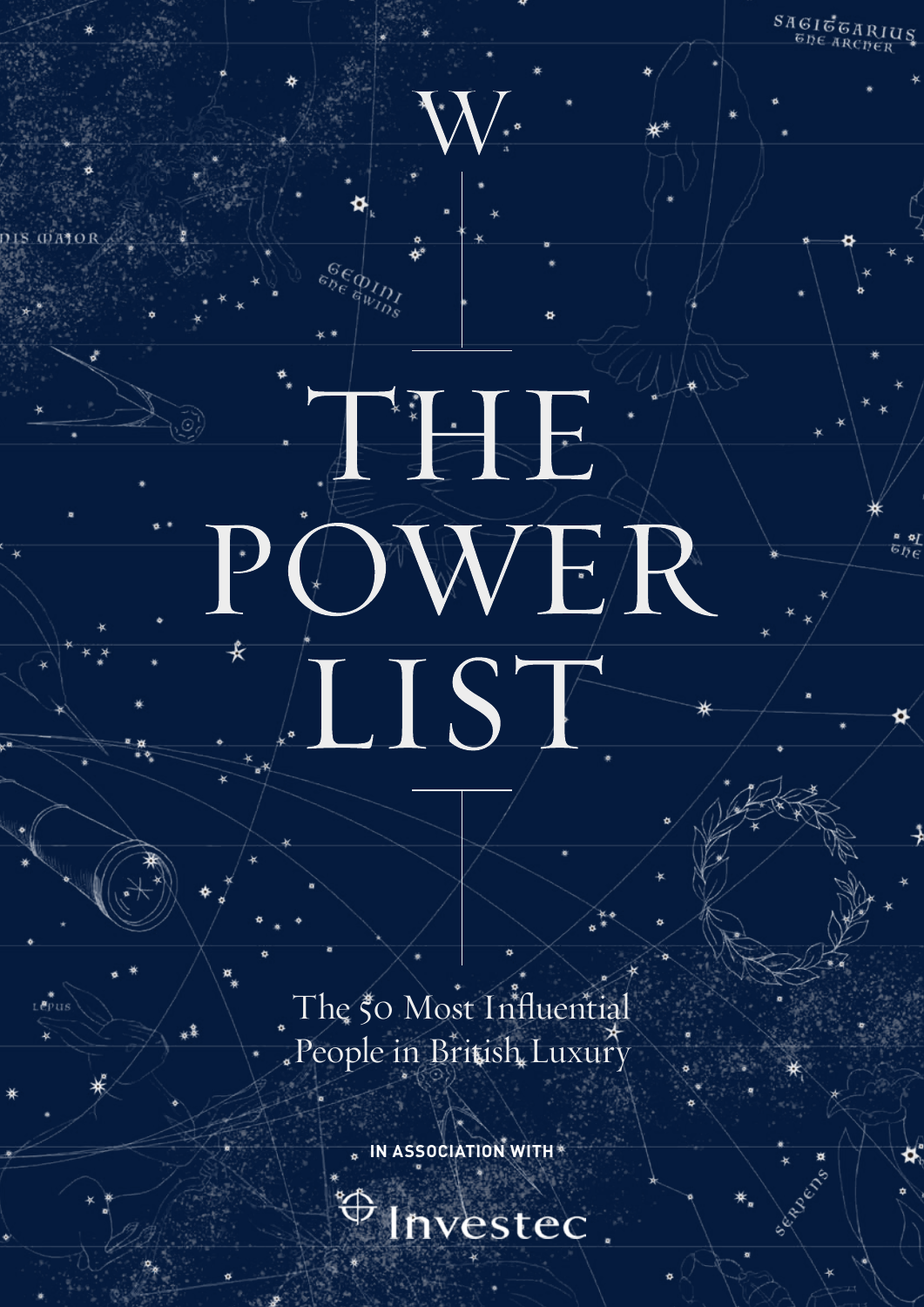# WALPOLE

**The 2020 Power List, in association with Investec, celebrates the inspirational individuals – the 50 Most Influential People in British Luxury – within Walpole's member brands who, despite enormous challenges throughout 2020, have continued to steer the sector to success.**

These individuals have been recognised across the following nine categories:

**TASTE-MAKERS** – Influencers with a great network who others look to for advice and inspiration.

**GAME CHANGERS** – Innovators within British luxury in pursuit of something new: where they lead, others follow.

**STORY TELLERS** – The people at the heart of luxury who have created inspiring communications during the crisis.

**RISING STARS** – The Ones to Watch.

**HEROES** – Refocused for 2020, this category celebrates the individuals who reached out to their community, and supported frontline workers, the NHS, or the national effort during the early stages of the pandemic.

**GURUS** – Individuals with extraordinary expertise in their respective fields.

**CUSTODIANS** – A new category for 2020, Custodians holds up the individuals who have progressed their brand's sustainability goals during a particularly difficult year, in particular the Walpole Sustainability Manifesto pillars: leading the transition towards a circular economy; safeguarding environment and natural resources; guiding suppliers towards sustainable practices; and advocating equal and respectful working conditions.

**LEGENDS** – High-profile figures who have led their business in a particularly supportive and inspiring way through the pandemic.

**INNOVATORS** – Those who have shown true innovation in product, service or management throughout the pandemic.

# THE TASTE-MAKERS

#### MATS KLINGBERG, FOUNDER TRUNK CLOTHIERS (2)

#### RICHARD CARTER, DIRECTOR OF GLOBAL COMMUNICATIONS, ROLLS-ROYCE MOTOR CARS (1)

Richard Carter is the Director of Global Communications for Rolls-Royce Motor Cars Limited, situated on the Goodwood Estate, West Sussex. Prior to joining Rolls-Royce, Richard pursued a career in law, hospitality, international relations and diplomacy and joined BMW South Africa as Board member for Group Communications and Public Affairs. He served on the Management Board of the Group for 11 years until his appointment to Rolls-Royce Motor Cars where he now serves on the Board. In addition, Richard serves on the Board of Walpole.

#### CONOR O'LEARY, MANAGING DIRECTOR, GLENEAGLES

#### SHELLEY TICHBORNE, FOUNDER & MANAGING DIRECTOR, MOU

Conor boasts 25 years' experience in the hospitality industry, having honed his leadership craft and redefined the Food and Beverage experiences at some of the UK and Middle East's finest five-star hotels. Having joined the iconic hotel and sporting estate, Gleneagles, in 2016 – to steer the brand through its biggest period of investment in a century – he currently leads the strategic direction of the property, and is

preparing for the eagerly-anticipated launch of a Gleneagles outpost in Edinburgh in late 2021.

## JASON HEWARD, MANAGING DIRECTOR, LEICA

Since becoming Managing Director for Leica, Jason Heward has given the legendary camera brand a new focus through creativity and collaborations. He created new destination stores and galleries in Mayfair, Harrods and Manchester giving discerning creatives places to admire and learn about photography. He has fostered creativity through collaborations with the best of British luxury including Royal Opera House, Belstaff, Goodwood, Paul Smith, Rolls-Royce and National Portrait Gallery.

Mats Klingberg launched Trunk Clothiers in 2010 with a background in the fashion and financial services industries. After graduating from business school in Sweden, combined with fashion studies at the Fashion Institute of Technology (F.I.T.) in New York, Klingberg worked at Sweden's iconic department store Nordiska Kompaniet (NK) and then for Giorgio Armani in Stockholm before embarking on a career in financial services in various marketing and communication roles. With American Express in London Klingberg was globally responsible

for the marketing of several global luxury retail and travel brands. Trunk Clothiers was a Walpole Brand of Tomorrow in 2011.

#### RACHEL VOSPER, FOUNDER, RACHEL VOSPER (3)

Rachel Vosper is a candle chandler, fragrance designer and retailer. In 1994, with her heart set on becoming an investigative journalist, an unexpected trip to Barbados provided a chance meeting with a candle chandler on a beach, which changed her career path forever. Further to launching and selling two brands, Rachel opened her eponymous store in Belgravia in 2011 before becoming a mother and a Walpole Brand of Tomorrow in 2015. As well as retailing her signature collection, Rachel has also collaborated with Royal Opera House, The Berkeley, Laurent-Perrier, Turnbull & Asser, and Virgin Atlantic, to name but a few.

Shelley Tichborne was born and raised in New Zealand. After studying film and literature at VUW University, she travelled extensively and began working in ad agencies. Shortly after relocating to London, she quit her career in 2002 to found mou. Her vision was to create a luxury lifestyle brand on the principles of





(2)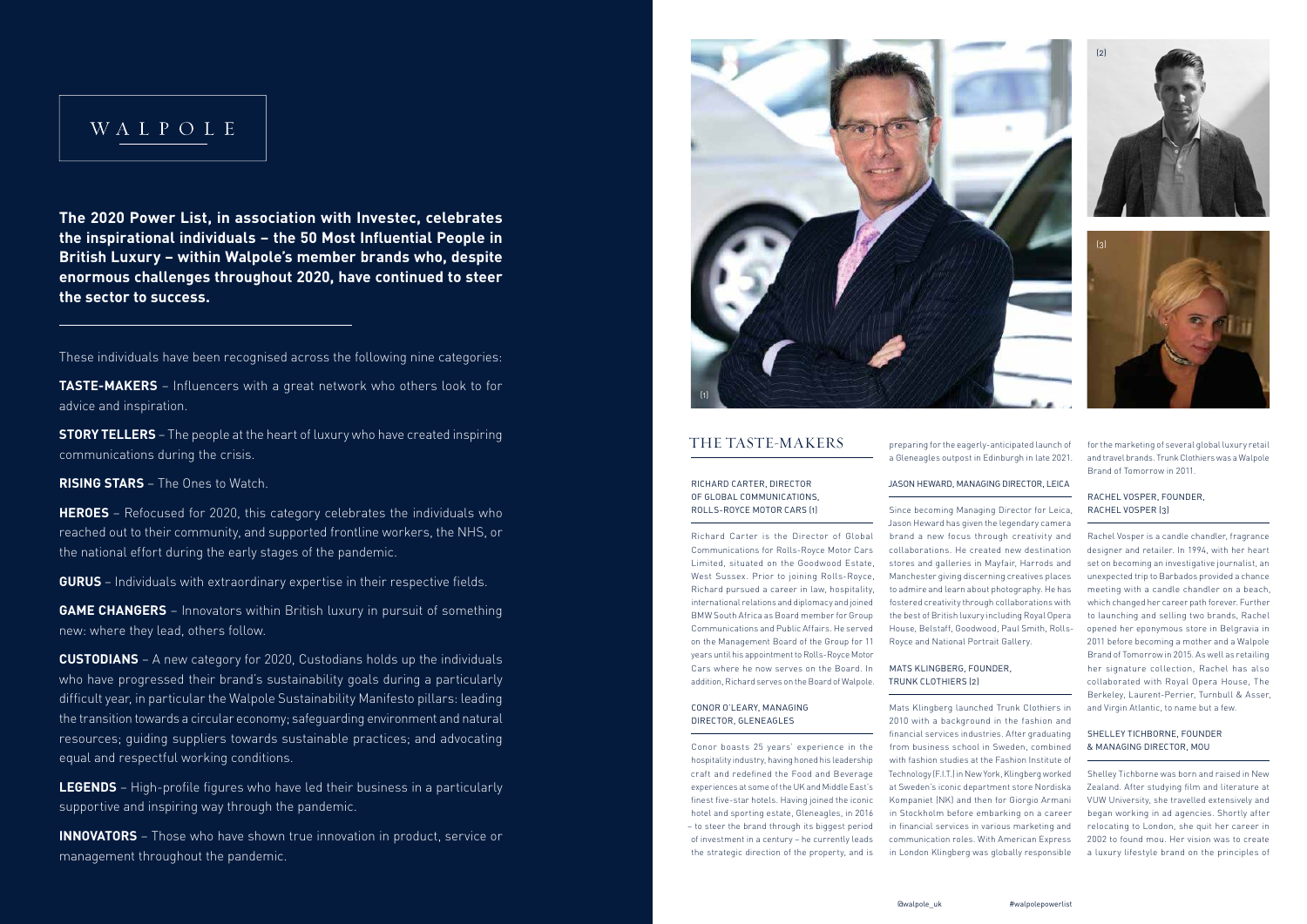

influential international audiences to Royal Salute through exciting and immersive experiences created by the brand and its many partners.

#### CHARLOTTE UNSWORTH, GLOBAL LUXURY PR MANAGER, WILLIAM GRANT & SONS

Charlotte Unsworth is a luxury PR and marketer with over five years' experience and a strong commercial acumen representing some of the world's most renowned luxury brands. Today she thrives in her current role at family owned distillers William Grant & Sons, taking the luxury portfolio of spirits to new heights across all global markets, developing luxury PR, e-Commerce and new sales channel strategies to implementing brand collaborations through her strong luxury network.

#### FRANCESCA LINDBERG, PR MANAGER, THE HARI (6)

Starting her career in the communications team at Mandarin Oriental Hyde Park, Francesca Lindberg fell in love with luxury hospitality –it allowed her to work in a dynamic and glamorous environment alongside like-minded people; what more could she want? After a few years working at Peretti Communications, Francesca now combines her in-house experience with her time in agency to look after the PR for luxury five-star hotel, The Hari, in Belgravia.

### SERENA RICHES, SENIOR STRATEGIC MARKETING LEAD, COMMEMORATIVE DIVISION, THE ROYAL MINT

Serena Riches is a Senior Strategic Marketing Lead for the Commemorative division of The Royal Mint. She is responsible for developing the brand strategy and customer acquisition strategy both nationally and internationally, growing the business within the secondary market for collectors and investors of historic and rare coins, and positioning The Royal Mint as one of the most prestigious collectibles specialists globally. Bringing over 15 years' experience of delivering multi-channel campaigns in both B2B and B2C businesses coupled with an abundance of enthusiasm, Serena is committed to growing the business through her commercial acumen, leadership and positive attitude.

sustainability, eco-friendliness, and ethical sourcing. Starting out in Notting Hill's Portobello Road, the fledgling brand soon gained a cult following for its eclectic and luxurious back-tonature vibe, attracting orders from prestigious stores in the UK and abroad. Today, mou is sold through select stores internationally and has a loyal fan-base of A-listers and fashionistas.

### STEPHANIE FOXLEY, DIGITAL MARKETING MANAGER, GARRARD

Stephanie Foxley has been Digital Marketing Manager at House of Garrard, the longest-serving jeweller in the world, since 2018. During this time, she has overseen the development of the brands global digital channels and online content. Prior to joining Garrard, Stephanie worked for a number of companies including The Tate, Cass Art and the jewellery brand Cassandra Goad, and has almost 10 years' experience in the digital marketing space.

# THE HEROES

#### KRISTINA BLAHNIK, CEO, MANOLO BLAHNIK (7)

Kristina Blahnik, CEO of Manolo Blahnik Limited, is both a businesswoman and a creative, a rare fusion who has steered the family run business forward since joining in 2003.With a wealth of experience as a chartered architect, Blahnik has an exceptional eye for detail which is why unlike many CEO's, she plays a pivotal role in the creative process and development of each collection. Alongside her uncle Manolo Blahnik, she visits the factories in Milan and with an inherent understanding of proportion, structure and detailing – she helps make the vision become a reality. Understanding the core foundations of the brand and with a long-term goal in mind, Blahnik can nurture the values and the philosophy; ultimately cementing the future.

### STEPHEN RANKIN, DIRECTOR OF PRESTIGE GORDON & MACPHAIL

#### BALTHAZAR FABRICIUS AND CHRIS DOWNHAM, CO-CHAIR, WALPOLE BRANDS OF TOMORROW

#### ZANNY GILCHRIST, LUXURY PR & MARKETING CONSULTANT, ETTINGER

In 2020 Chris Downham was appointed co-Chair of Walpole's Brands of Tomorrow Programme along with Balthazar Fabricius. Chris is a chartered accountant. He has worked in general and financial management roles for founder-





#### AMA GUGLIELMINO-BRADY, SENIOR BRAND MANAGER, ROYAL SALUTE

# THE STORY TELLERS

#### DAVID KENDALL, MARKETING & COMMUNICATIONS DIRECTOR, DAVID COLLINS STUDIO (4)

David's multi-faceted role at David Collins Studio includes overseeing the brand's marketing and public relations, leading special projects such as the book, ABCDCS (Assouline, 2014), and Past Present Future – the 30th anniversary exhibition presented at Phillips in London in 2015 – as well as being part of the senior team. Prior to joining the company in 2007, David worked as surveyor, specialising in commercial property, an experience that provided him with a solid commercial grounding.

#### JULIA RECORD, GLOBAL DIRECTOR OF COMMUNICATIONS AND PARTNERSHIPS, DORCHESTER COLLECTION (5)

With over 30 years' communications experience, 25 of which on worldwide campaigns, Julia Record specialises in the luxury, lifestyle and travel sectors. She is currently the Global Director of Communications and Partnerships for Dorchester Collection, with responsibilities including all aspects of comms including social media and strategic brand partnerships. In addition, she has held senior corporate roles based in three continents including Global VP of Communications for Kerzner International, and has headed up worldwide comms for Shangri-La Hotels & Resorts, The Savoy Group and Thistle Hotels. Julia was included in PR Week's 2020 Power Book as number one in the luxury hospitality sector.

#### SAMANTHA STRAWFORD, BRAND COMMUNICATIONS DIRECTOR, BELMOND

Samantha Strawford has been with Belmond for over seven years and has been a pivotal player in its dramatic rise in global brand awareness, culminating in Belmond's acquisition in 2019 by LVMH. In her role as Brand Communications Director, Samantha has been responsible for driving forward the global brand creative communications strategy, gaining international media attention. With over 20 years' experience, Samantha has a thorough understanding and in-depth knowledge of luxury communications. Prior to joining Belmond, Samantha was the communications lead for the launch of Fly Victor, a private jet charter business, executing the startup's communications strategy and securing its position as one of Walpole's Brands of Tomorrow.

With over 20 years' experience in the world of Single Malt (as well as Wine and Spirits), Stephen Rankin's contribution to the industry was recognised in in 2019 when he was made a Master of the Quaich: the highest honour possible in the Whisky industry. Alongside fellow family members and colleagues, Stephen has contributed to the growth of the 125-year-old family firm Gordon & MacPhail, and the release of some of the rarest and most iconic whiskies in the world. His work today is focused on engaging with consumers around the world, and bringing to life the wonderful story of Gordon & MacPhail through their truly unique and rare portfolio of Single Malt Scotch Whiskies.

Zanny Gilchrist's career has taken her from atop London PR agency to a small specialist food & drinks agency, to in-house as Head of PR at the Duke of Richmond's Goodwood Estate, and then freelance for the last 15 years. Zanny has worked with local, national and international British luxury brands and has enjoyed representing privatelyowned country estates, cultural attractions, food and drink brands, a luxury country house hotel & spa and style and accessories brands. Last year she also initiated and organised on behalf of Ettinger a successful multi-brand British Men's Style press day which she hopes, Covid allowing, to organise again in 2021.

# THE RISING STARS

Ama Guglielmino-Brady is a well-rounded and passionate Senior Brand Manager with over nine years' experience in creating integrated creative activations and experiences, advertising, and digital campaigns, with a focus on online branding, content, and influencer marketing. Throughout her career, Ama has worked with prestigious companies, both nationally and internationally, including Kate Spade, Prada, Nike, and Procter & Gamble, before joining Pernod Ricard's Scotch whisky division, Chivas Brothers, in 2017 as Senior Brand Manager for Royal Salute. In her role with the global brand team, Ama aims to introduce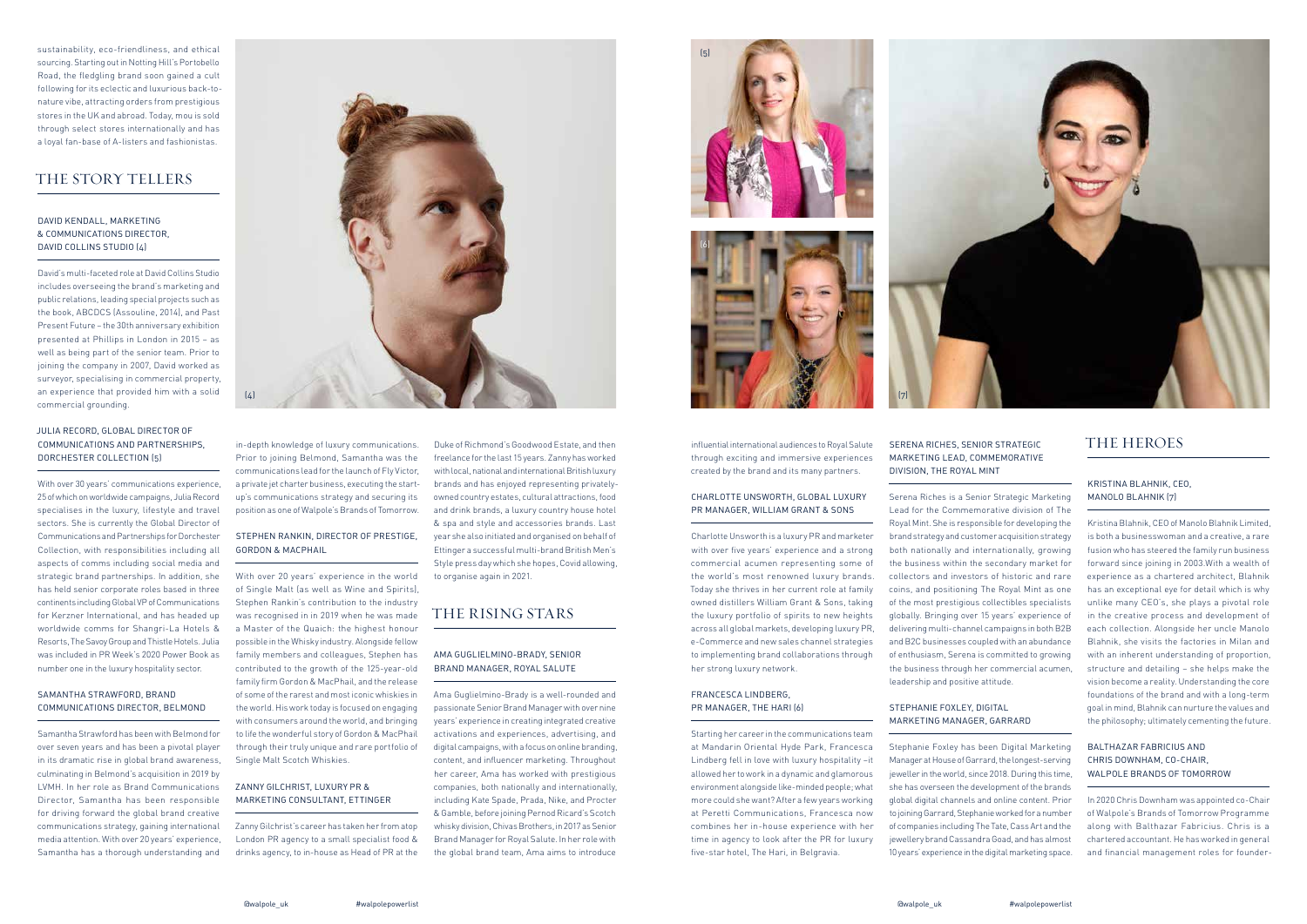led and entrepreneurial businesses over the last two decades, including as CFO and CEO of luxury media company BOAT International until the end of 2018. He has advisory and board roles with several companies, including sustainable luxury repair service The Restory, a 2019 Brand of Tomorrow. Balthazar grew up on the Goodwood Estate, and was educated at Sherborne, followed by King's College London. He cut his teeth on Ladbrokes' Graduate Scheme in 2002, before founding Fitzdares in 2005. In 2007, Fitzdares became one of Walpole's inaugural Brands of Tomorrow.

#### JONATHAN BAKER, MANAGING DIRECTOR, TURNBULL & ASSER

Jonathan Baker began his career at Paul Smith, rising through the ranks in the UK, before relocating to New York in 2005 as General Manager for North America. He returned to London in 2009 as Global Head of Wholesale and Franchise. In 2012, he joined No. 14 Savile Row, a private equity start-up as Sales Director before his promotion to chief operating officer in 2014.In 2016 Jonathan joined British shirtmaker and Royal Warrant holder Turnbull & Asser. As Managing Director, Jonathan has successfully developed and implemented the three-year strategic plan for the brand, putting in place solid foundations for sustainable growth.

#### SIMON COTTON, CEO JOHNSTONS OF ELGIN (8)

#### KNUT WYLDE, GENERAL MANAGER, THE BERKELEY

Knut Wylde is a well-respected hotelier with a career spanning the globe from Europe to the Caribbean, Middle East and Asia within the luxury sector. Before his appointment to General Manager of The Berkeley, Knut was Hotel Manager at Claridge's and previously worked at some of the most iconic London properties such as The Lanesborough and The Savoy. Additionally, he has held senior roles with One&Only Resorts, Rosewood Hotels, and the Dorchester Collection. With this wealth of experience and his commitment to the hospitality industry, Knut brings an energetic and fresh approach to hotel management as well as a true understanding of luxury in both product and service.

For the last seven years Simon Cotton has led cashmere and fine woollens specialist Johnstons of Elgin, helping it to deliver the potential of its223-year history and incredible expertise. He has a burning passion for continuous improvement and innovation, coupled with a commitment to genuine and meaningful work on driving sustainability at

every level. Whilst developing ever-closer relationships with the world's top luxury brands, under Simon's guidance Johnstons has also invested to enable the company's own brand to carve out its own 'slow luxury' niche as the most-loved brand for the very best Scottish cashmere and fine woollens.

#### SIMON GLENDENNING MANAGING DIRECTOR, DUGDALE BROS. & CO.

#### LEANNE ROBERTS-HEWITT, MANAGING DIRECTOR, AND KELLY YEOMANS, BUSINESS DEVELOPMENT & CLIENT SERVICES, WILDABOUT

Renowned London floral designers Leanne Roberts-Hewitt and Andrew Devonport head up a team of passionate home grown and international florists with an incredible eye for detail and artistic design. Kelly Yeomans is the brand's Business Development and Client Services Consultant just over four years. After being forced to shut the studio, Leanne and Kelly prevented hundreds of thousands of flowers being sent to landfill and delivered 2,000 bouquets to six London hospitals to spread joy to NHS workers during the first lockdown. As well as this act of kindness, Wildabout are regularly called upon for large installations, wedding and event flowers through London, the UK and Europe, and have a luxury online store offering stunning bouquets, plants and gifts.

# THE GURUS

#### ALEXANDRA CURRIE, SENIOR HEAD OF STRATEGY AND PROJECT MANAGEMENT, FARFETCH

Alexandra Currie leads the Strategy &Project Management function at FARFETCH Platform Solutions–the global platform for luxury commerce. In her role, Alexandra is focused on building revolutionary Connected Retail solutions for luxury brands and retailers. Since joining FARFETCH in 2016, Alexandra's played an integral role in building the company's suite of white-label products. She's led the strategic development and onboarding of 25 partners onto the platform, most significantly the replatform for Harrods' digital business, the largest programme FARFETCH has delivered to date. Alexandra earned an MBA from the London Business School and holds a Bachelor of Commerce from Queen's University, Canada.

#### ANNA BARTLE, VICE PRESIDENT CORPORATE AFFAIRS & CO-LEAD FOR SUSTAINABILITY, THE ESTÉE LAUDER COMPANIES UK & IRELAND (9)

Anna Bartle is a senior communications professional with over 20 years' experience in consumer brands across a variety of industry sectors, both in-house and agencyside. Currently VP of Corporate Affairs for The Estée Lauder Companies UK and Ireland, Anna leads media relations, external stakeholder engagement, public affairs, internal corporate communications, and the Crisis & Issues practice. She is also co-lead on Sustainability Strategy and runs the region's Corporate Responsibility programmes including key philanthropic initiatives such as The Estée Lauder Companies' Breast Cancer Campaign ('BCC'), the region's Children's Literacy programme and the company's commitment to Look Good Feel Better.

A wine merchant turned luxury goods advocate, Simon Glendenning has sought out and restored heritage British brands within niche sectors including Wensum Tailoring, Cole & Son and the specialist sector of Alfred Dunhill when cigar smoking was still acceptable. He has always focussed on ensuring that the reputation of the brand was justified and commensurate with the products bearing its name and, whenever possible, emphasising a Made in England provenance.

#### MARGARET SWEENEY, DIRECTOR OF BUSINESS DEVELOPMENT, G . F SMITH

Margaret Sweeney moved to London at 18 dreaming of a fashion career. Scared but buoyed by the confidence and work ethic her parents had instilled in her, she believed that following her passion meant anything was possible. Remarkably, Margaret's first job as an office junior at G. F Smith grew into a 30-year career at an innovative, empowering company she feels as passionate about today as ever: "As Director of Business Development, I work with so many great colleagues, and I'm privileged to meet and work with so many inspiringly talented people across the world's luxury brands –including the great fashion houses."

## MARK DUGUID, MANAGING DIRECTOR, CARRIER

Hailing from rural Scotland, venturing far and wide was Mark Duguid's childhood ambition. Post-graduation, seasons overseas in customer service led to senior commercial roles with leading mainstream travel brands, before Mark made the transition to specialise in the luxury sector by joining Kuoni as commercial director in 2009 and subsequently Carrier as Managing Director in 2017. In the three years Mark has been at the helm, Carrier has evolved its proposition to deliver truly exceptional experiences which fulfil the needs and goals of today's luxury traveller, picking up multiple awards along the way.

### STUART JOHNSON, MANAGING DIRECTOR, BROWN'S HOTEL

In October 2020, Stuart Johnson celebrated his 16-year anniversary at Rocco Forte Hotels. Stuart's career progressed from positions at The Savoy, Claridge's and The Connaught, and has included stints as General Manager at Cliveden, Publishing Director of the UK Hotel Guide (Condé Nast) and General Manager at Brown's. Stuart has also worked in Shanghai where he oversaw the early development of the Westbund Hotel, a Rocco Forte Hotel, scheduled to open next year and as General Manager at The Assila Hotel, Jeddah, before returning to Brown's in 2018 as Managing Director.

# THE GAME CHANGERS

#### DHAVALL GANDHI, WHISKY DIRECTOR, THE LAKES DISTILLERY

Corporate finance consultant turned whisky scientist, Dhavall Gandhi was the whiskymaker for The Macallan single malt whisky before

joining The Lakes Distillery to define the house style and formulate their whisky strategy. An expert in whisky maturation (particularly Sherry casks), Gandhi practices "holistic whisky-making" by applying a vast array of novel approaches and pioneering techniques. His creative influences range from a spectrum of domains –art, mathematics, perfumery, and winemaking to name a few. According to the Whisky Magazine, "If whisky is an art ... this man is the artist relishing his palette."

#### FARRAH STORR, EDITOR-IN-CHIEF, ELLE (10)

Prior to joining ELLE as Editor-in-Chief, Farrah Storr was the Editor-in-Chief of Cosmopolitan where she grew the brand to become the No.1 UK women's glossy. Previously, Farrah was the launch Editor of Women's Health magazine. Farrah was included in the GG2 Power List, profiling Britain's 101 most influential Asians. In 2019 Farrah was awarded Editor of the Year at the PPA Awards, for the second year running and was included in the Evening Standard's Progress 1000 list of London's most influential people of 2019. She is the author of The Discomfort Zone (Piatkus) and a Social Mobility Commissioner.

#### LUCY YEOMANS, FOUNDER AND CO-CEO, DREST (11)

Lucy Yeomans is Creator, Founder and co-CEO of DREST, the world's first luxury convergence platform with gamification, shopping, creativity, content and entertainment at its core. Prior to founding DREST, Lucy's illustrious career history included Deputy Editor of Tatler and Editor-in-Chief of Harper's Bazaar, and Global Content Director of luxury online retailer, NET-A-PORTER. COM. DREST is a game-changing ecosystem within both the mobile gaming and fashion markets, providing brands with a new frontier to connect with consumers and currently features over 160 of the world's leading fashion brands







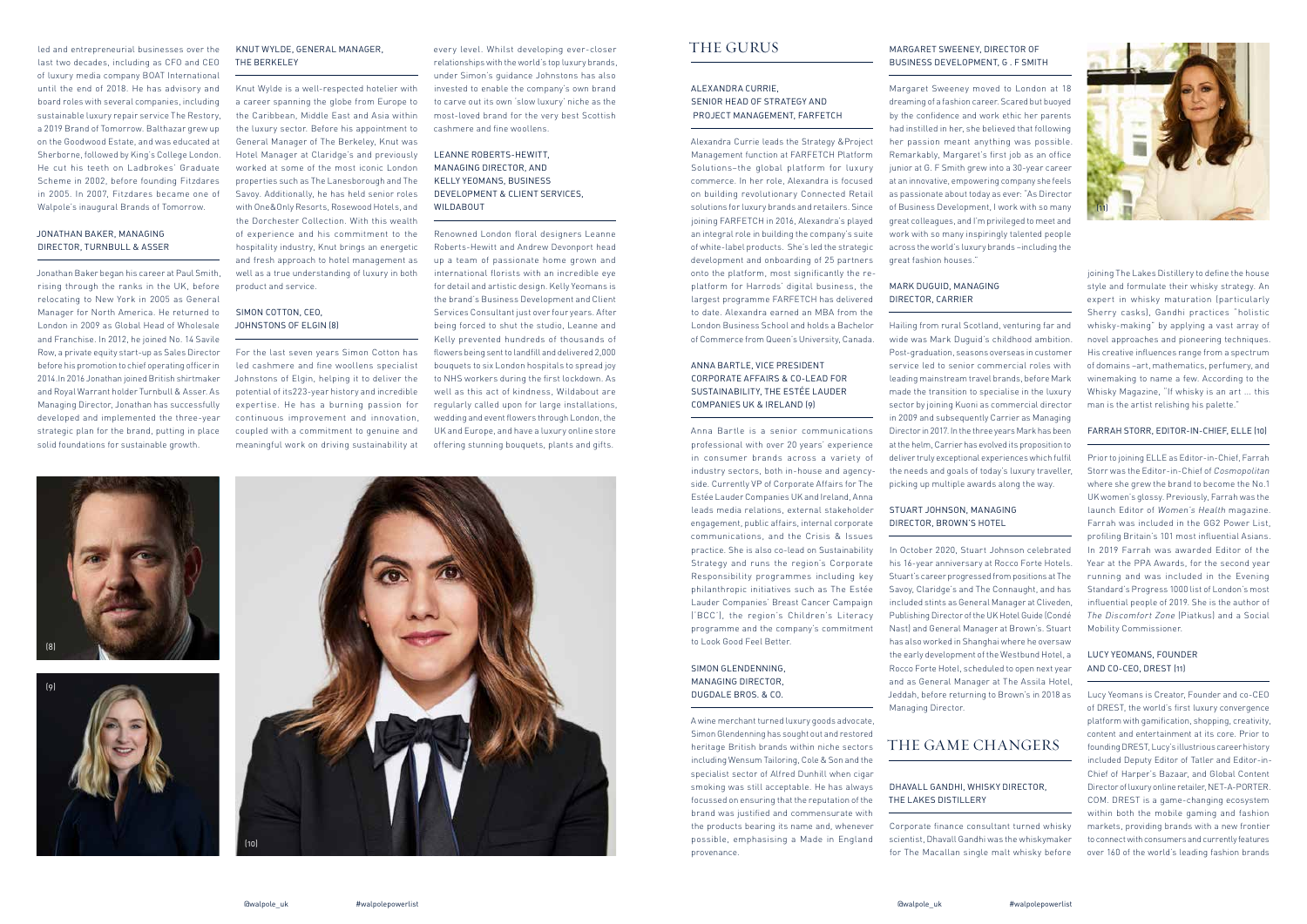including Gucci, Bottega Veneta, Prada, Off-White, Loewe, Chloé, Thom Browne, Burberry and Stella McCartney.

#### SIMON MITCHELL, CO-FOUNDER, SYBARITE

#### TOM MARCHANT, CO-FOUNDER BLACK TOMATO (12)

Simon Mitchell co-founded Sybarite with Torquil McIntosh in 2002. The founding principles were to create a global studio focusing on retail design with a highly collaborative culture. Simon brings his natural hands-on practicality to Sybarite's architectural and design projects and is intrinsically involved across all the operational and client facing aspects of the studio. Sybarite has delivered 2,500 projects to date, including global store designs for notable luxury monobrands and renowned department stores. The business concentrates on delivering innovative and experiential environments for retail and hospitality. Simon is a regular contributor and opinion leader within the industry.

Tom Marchant is co-founder of luxury travel company Black Tomato. Described by Harper's Bazaar as "having a finger on the pulse of travel that is incomparable" his experience shaping the business in the UK and the US has enabled a deep understanding of the different markets

and led to Black Tomato's innovative approach being lauded across the luxury sector. Black Tomato's pioneering travel products, like "Get Lost" and "Blink" reflect the company's unique ability to uncover rare ways in which to experience destinations. This approach has led to the brand being consistently named by the likes of Conde Nast Traveller and Travel + Leisure as one of the best travel companies in the world.

# CUSTODIANS

#### BERNIE DE LE CUONA, FOUNDER & CEO, DE LE CUONA

Bernie de Le Cuona is the founder and CEO of de Le Cuona, a purveyor of fine textiles for interiors, with a 27-year history. Bernie is a fabric expert who interior designers, fashion houses and historical bodies all turn to when a textile specialist is called for. She is unique, being at the helm of the design and business operations. With her vision this global brand is a trailblazer of sustainability. Pure is an industry first, the ultimate collection of 100% organic linen certified to GOTS, for those who are pursuing wellness and looking to invest in a healthy lifestyle.

#### DEBRA PATTERSON, QUALITY EXECUTIVE, THE SAVOY

Debra Patterson joined The Savoy in1997 and in this time has overseen the implementation of a diverse range of innovative and creative initiatives to help reduce The Savoy's environmental impact, attracting national and international industry recognition; notably Virtuoso Best of the Best Award: Sustainable Tourism Leadership Hotel; European Hospitality Awards 'Green Hotel of the Year'. As Quality Executive, Debra is committed to ensuring sustainability remains a core value at The Savoy and that the standard of excellence and luxurious experience, enjoyed by the guests, is never compromised.

#### JOCELYN WILKINSON, RESPONSIBILITY PROGRAMME DIRECTOR, BURBERRY (13)

In 2017, Burberry launched a new five-year responsibility strategy covering its corporate and philanthropic activities. Sitting across Burberry's entire footprint, the strategy is designed to drive positive change and build a more sustainable future with goals for 2022. Working closely with Burberry's global team of in-house sustainability experts, Jocelyn Wilkinson is responsible for the implementation of this strategy, overseeing the continued evolution of Burberry's programmes. Prior to

joining Burberry in 2009, Jocelyn held roles in production management, customer engagement and commercial development at a small luxury clothing brand.

#### LUCY THORNTON, HEAD OF MARKETING, INNOVATION & SUSTAINABILITY, JING

Lucy Thornton entered the luxury marketing world in 2008 joining superyacht brokerage, Burgess. Following four exciting years in the superyacht industry, Lucy followed her tastebuds to single garden tea brand JING, where she now drives the marketing, innovation and sustainability strategy. During lockdown, Lucy completed the Business Sustainability Management course from the University of Cambridge –reaffirming Sustainability at the forefront of JING's agenda. As part of the JING team, Lucy is on a mission to ensure that tea producers and their environments thrive long into the future, whilst consumers enjoy a more fulfilling cup of tea.

#### MELISSA MULLEN, VICE PRESIDENT, GENERAL MANAGER UK & IR, JO MALONE LONDON (14)

Melissa Mullen joined The Estée Lauder Companies in 2019 as the Vice President & General Manager of Jo Malone London UK &

Ireland. With over 20 years' experience at retailers including the Aurora Fashion Group, Marks & Spencer and latterly Nike, Melissa has carved an impressive career leading large-scale Digital, Ecommerce, Omni-Channel and DTC businesses & teams. During this time, Melissa has had the opportunity to live and work in five countries across three continents, with the privilege of absorbing new experiences and embracing new cultures. Melissa passionately drives a peoplecentric approach, maintaining that when we unlock human passion and potential, business results flow near automatically.

# THE LEGENDS

#### THIERRY ANDRETTA, CHIEF EXECUTIVE, MULBERRY (15)

Thierry Andretta is Chief Executive of Mulberry. Prior to joining Mulberry in 2015, Mr Andretta was CEO of Buccellati and Non-Executive Director at ACNE Studios and Sergio Tacchini. He was previously Executive Chairman/CEO at Lanvin and Moschino, President Emerging Brands at Gucci Group with responsibility for Alexander McQueen, Stella McCartney and Balenciaga, and Executive Chairman/CEO of Céline, part of the LVMH Fashion Group. Mr

Andretta has extensive experience across the luxury sector, with a focus on retail, digital, omni-channel and international expansion.

#### ANTHONY ROMANO, CEO, CHURCH'S (16)

Anthony Romano has had a varied and successful professional career spanning more than 30 years. He has held leading positions as a Chief Executive, Board Member or Investor in innovative startups to well-established heritage brands across the globe. His current role as Chief Executive of Church's, a brand with more than 400 years of shoemaking history, has resulted in many changes to the heritage brand's business model. His goal is to continue innovating the company, making Church's a key player in the fashion and luxury world, and a highly relevant brand across a wide customer group–ensuring its continued success for years to come.

#### DEMETRA PINSENT, CEO, CHARLOTTE TILBURY BEAUTY (17)

Demetra Pinsent has been the CEO of Charlotte Tilbury Beauty since its inception in 2012. In this capacity, she has partnered with Founder Charlotte Tilbury to deliver record-breaking year-on-year growth across channels and geographies. Prior to this, she was a partner at McKinsey & Company where she co-led the